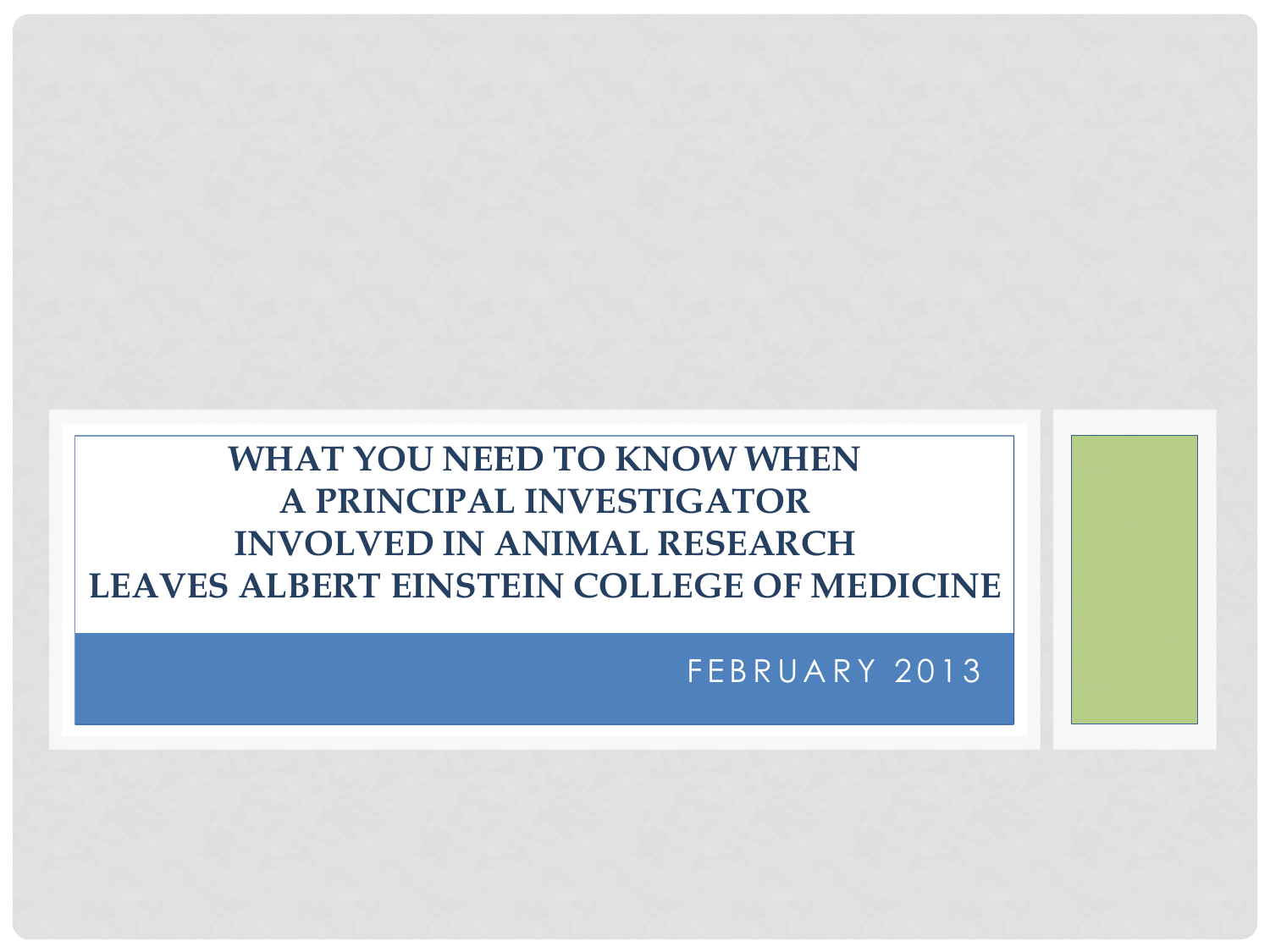## **SUMMARY**

- The purpose of this booklet is to provide you with some general information regarding what needs to happen when a Principal Investigator (PI) involved in animal research leaves Albert Einstein College of Medicine (Einstein).
- Please be sure to review [Policy](http://www.einstein.yu.edu/administration/animal-care-use-committee/policy-development/status-of-experimental-animals-remaining-at-einstein-after-the-departure-of-the-principal-investigator.aspx) [#0302](http://www.einstein.yu.edu/administration/animal-care-use-committee/policy-development/status-of-experimental-animals-remaining-at-einstein-after-the-departure-of-the-principal-investigator.aspx) entitled: "*Status of Experimental Animals Remaining at Einstein after the Departure of the PI"* which will provide you with more detailed information.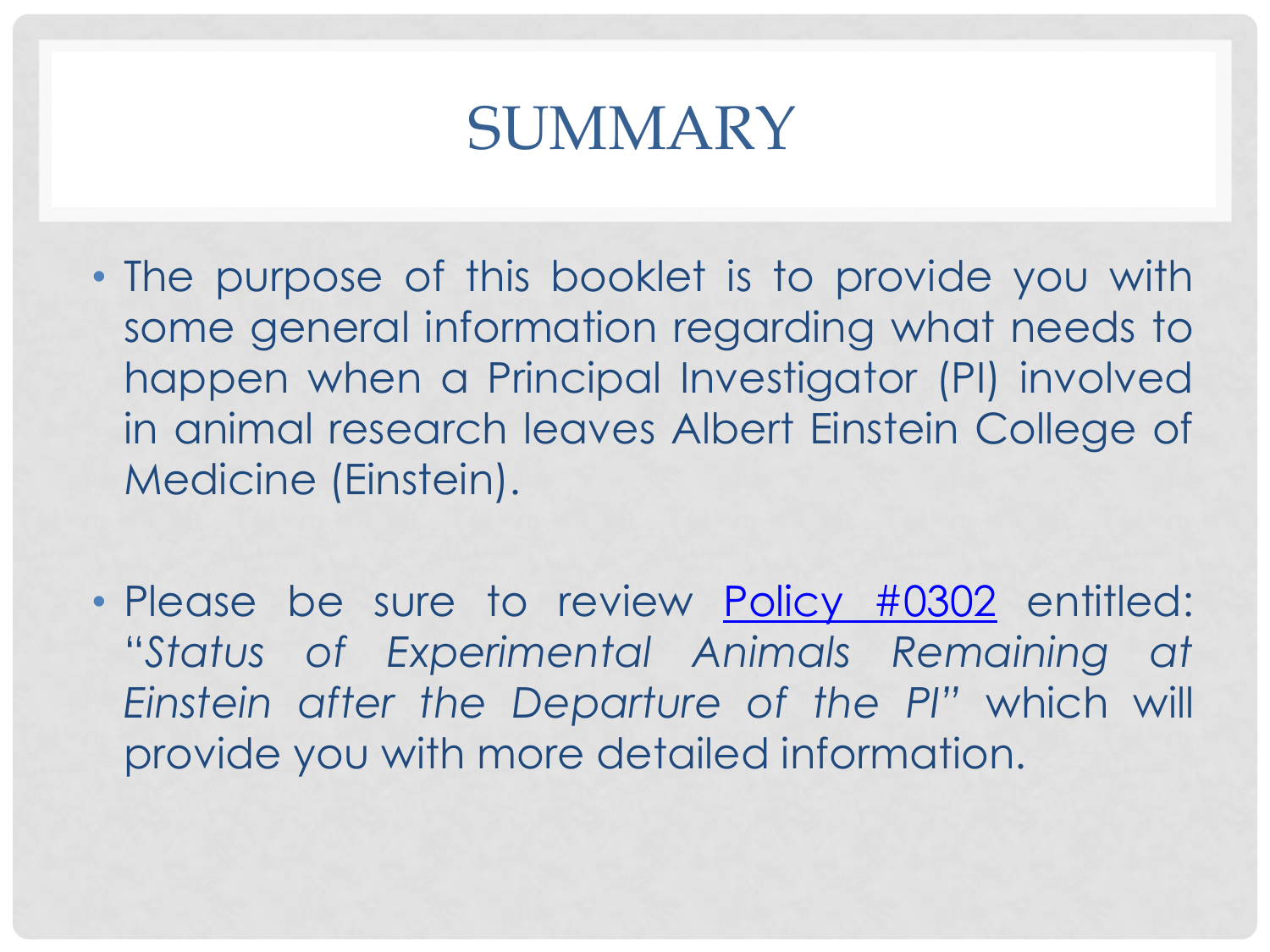## WHO TO CONTACT…

- The Institutional Animal Care and Use Committee (IACUC) regarding the animal use protocol.
	- 718.839.7142
	- E-mail: [iacuc@einstein.yu.edu](mailto:iacuc@einstein.yu.edu)
	- *See "WHAT YOU NEED TO KNOW WHEN CONTACTING THE IACUC"*
- The Institute for Animal Studies (IAS) regarding any animals currently being housed in the IAS.
	- 718.839.7100
	- *See "WHAT YOU NEED TO KNOW WHEN CONTACTING THE IAS"*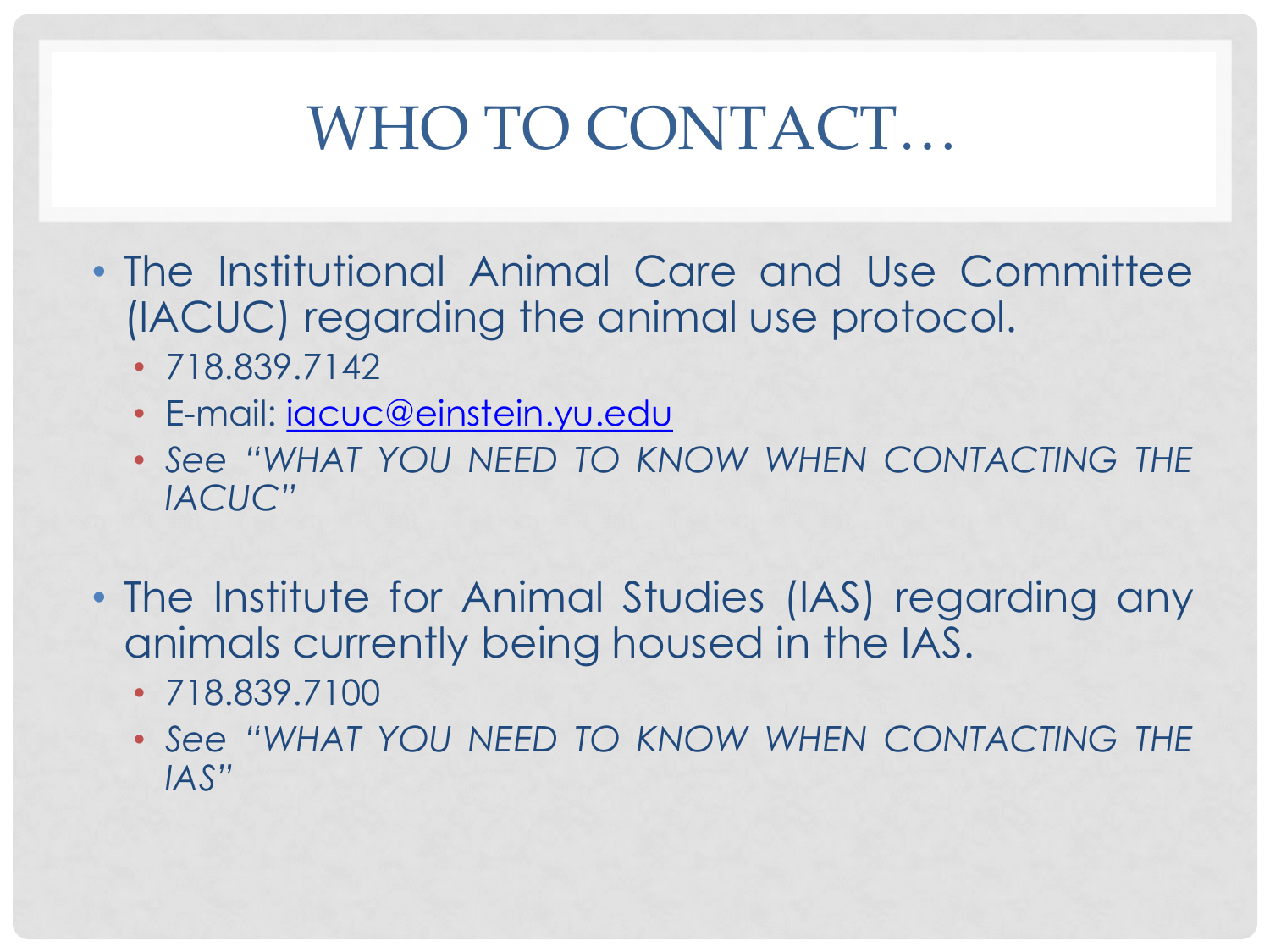## WHAT YOU NEED TO KNOW WHEN CONTACTING THE IACUC

- Will another PI (must be faculty) at Einstein be taking over the animal use protocol(s)?
	- **If yes**, then modification(s) to change the PI must be submitted to the IACUC. The form can be downloaded from the **[IACUC](http://www.einstein.yu.edu/administration/animal-care-use-committee/training/face-to-face-training.aspx)** [website](http://www.einstein.yu.edu/administration/animal-care-use-committee/training/face-to-face-training.aspx). Attach a letter from the new PI.
	- **If no**, then the protocol(s) will be terminated. Please provide the IACUC with the date as of which the protocol(s) can be terminated. *The protocol(s) cannot be terminated if animals remain at Einstein.*